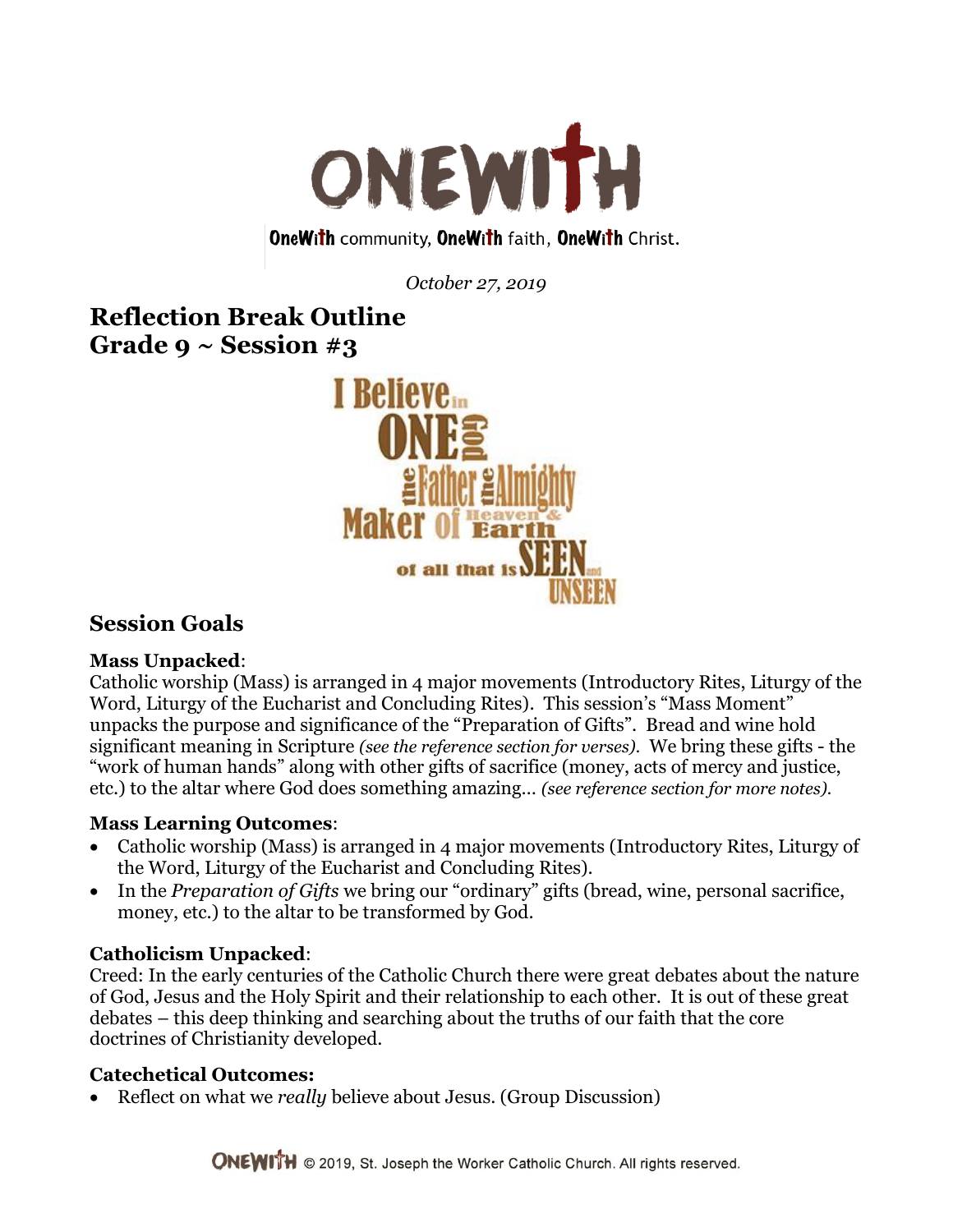Commit to one practice that these "qualities" or teaching of Jesus can affect the way we live our lives. (Discipleship Challenge)



# **Ice Breaker Activity / Questions** (5-8 minutes)

*OneWith format is a very different way of exploring the Catholic faith and experiencing liturgy. It is important for you to remember – and pass on to the youth, that you are still at Mass.*

*This is time is for you and the youth to reflect on the messages that you have just heard in scripture (and homily) and explore how this teaching might be practically applied your lives.*

*This peer-to-peer witnessing is critical to the process – but such authentic sharing does not happen easily. It may take a few or perhaps many sessions for your group to build trust in each other and become comfortable with this new format for exploring their faith.* 

*Take a few minutes to help everyone get to know each other and feel welcome in this space…*

[See the "Resources Section" for suggestions and links]

## **Processing Questions** (3-5 minutes)

*The following questions are more than just review, they help the young people to start the process of identifying, clarifying and focusing on the subject for discussion.*

*Be on the look-out for answers that synthesize "gospel" concepts with "secular" cultural beliefs. This is our (your) chance to correct or put a theological fine point on any misconceptions or perceptions that our teens might have.* 

Ask questions like...

- •What did you hear in Scripture readings?
- •What did you hear in the homily (Fr. Mike's teaching)?
- •What do you think was Father Mike's point?

•Did you see or hear anything that you did not understand/needs to be clarified in your mind? *Close this part of the lesson by reiterating the teaching focus for the session.*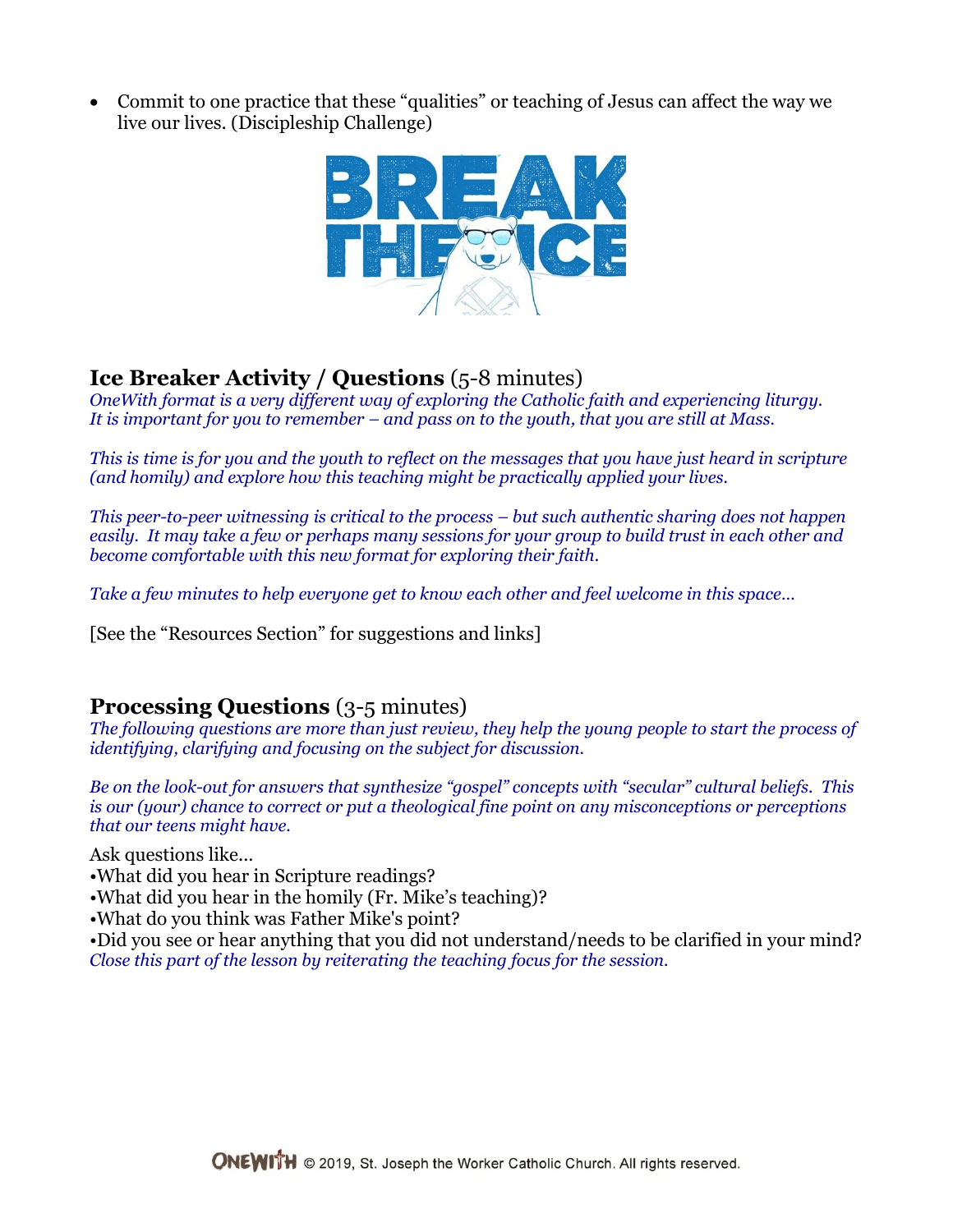### **Reflection** (12-20 minutes) **"I Believe…"**

*For more than 300 years after his death Jesus' followers were still debating "who" he was. Was he really human or only human in appearance? Was Jesus fully divine or part-God/part-human? Etc… After much prayer, discernment and a lot of time sorting out "heresies" of all kinds, the Church was able to say with confidence some things about the true nature of Jesus… Jesus is fully human. Born from a virgin - Mary. He taught with great spiritual insight and authority… Jesus is fully God. He performed miraculous deeds. He was publically executed but rose from the dead after 3 days. Jesus is and always has been "one-with" God.* 

*This debate began during Jesus' own ministry. Many wondered who this man could be to work such wonders and speak so compellingly about the nature of God and his kingdom. In the Gospels, Jesus asks his disciples two important questions… "Who do people say the Son of Man is?" [Matthew 16:13] and "But what about you? Who do you say I am?" [Matthew 16:15]*

*It is this question that every disciple must answer for themselves and the question that we ask our young people to consider tonight!*  $\sim$  Barry

On a whiteboard or poster board make a list from the following questions…

- What do *you* believe about Jesus?
- Name some qualities about Jesus that stand out to you.

Looking at your list of things that you believe about Jesus…

- *Is there anything that you would like to add?*
- *Identify those things on which you can all agree.*
- *Work this list to your top 3-5 qualities/attributes that you can all agree on.*

*Keep your list! You will be referring back to it in a few weeks.*

### **Unpacking the Mass**:

*At each Mass ordinary bread and ordinary wine are brought to the altar. Bread and wine have an ancient and spiritually rich tradition which is found throughout the Bible. We offer these gifts which are the "work of human hands" as an offering to God. But these are not the only gifts we bring to the table. We offer other "fruits of our labor" like money (reflecting our gratefulness/and acknowledgement that God is ultimate source of our ability to earn an income) – At OneWith we offer "Discipleship Commitment Cards" our pledges and ordinary works of kindness, justice, mercy and love… All of these gifts – "the work of human hands", our life and work, we bring to the table and ask God to accept our offering…* 

*Then something amazing – something miraculous happens! God takes these ordinary gifts and just as Jesus promised, transforms them in ways beyond our imagining.*

*During the Preparation of the Gifts, we set the table and bring some pretty ordinary stuff… and in return, God offers back to us His very self!* ~ Barry

*[see page 7 for full set of notes from Barry and Fr. Mike]*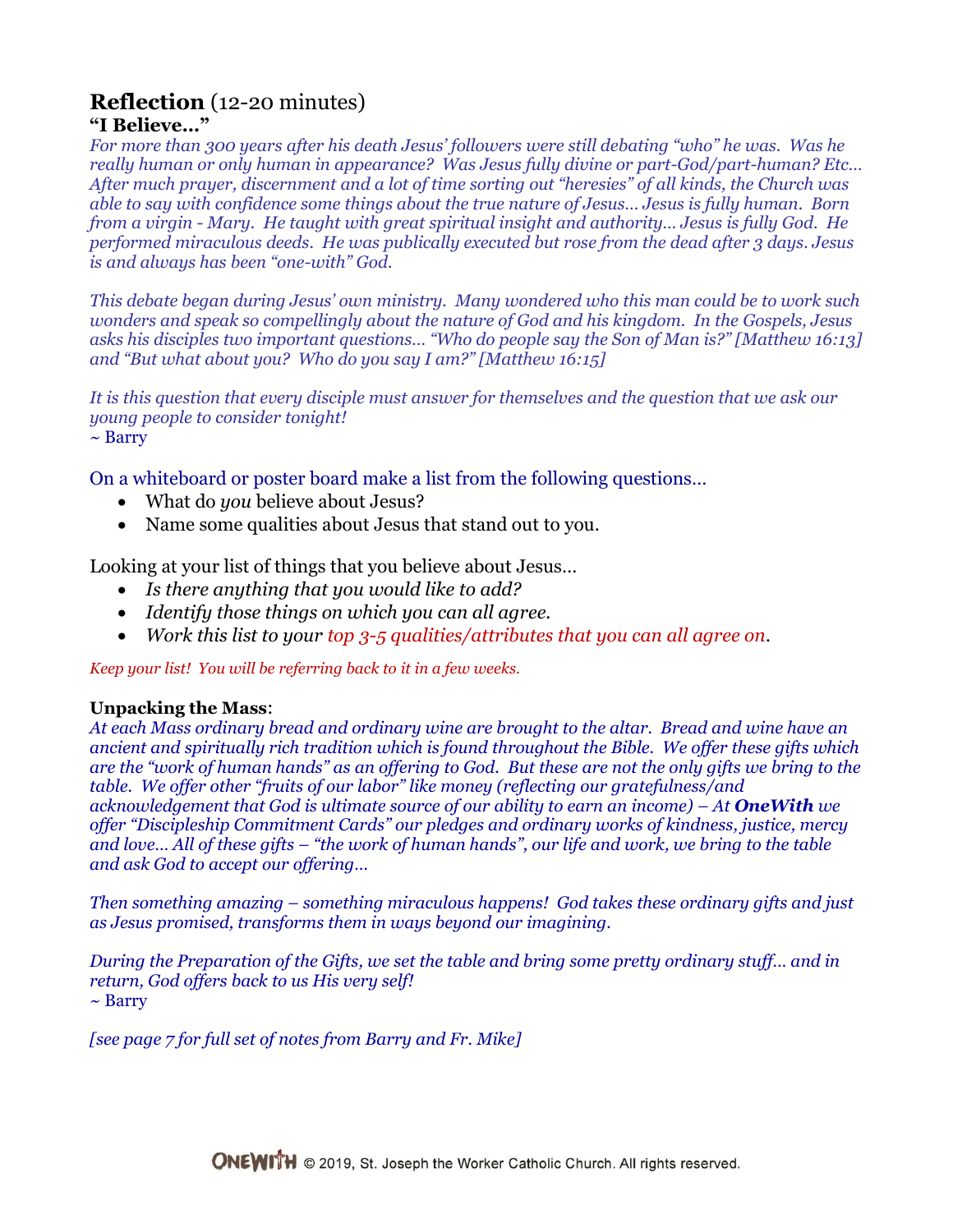### **Coordinators Notes**:

*These two sections (Discipleship Challenge & Presentation & Prayer) can be done in any order you like. Some group leaders find that collecting the prayer intentions makes for a nice icebreaker at the beginning of the Reflection Break. I also know of at least one group that write their Discipleship Challenge on the note cards during check-in time at the very beginning of the session. I have placed them in this order as it roughly follows the Order of the Mass, but the only thing that really matters is that it happens.*

## **Discipleship Challenge** (2-3 minutes)

*With your group brainstorm some concrete ideas for the following question. Ask each member of the group to write down one of the brainstorm ideas (or one of their own) on an index card, post-it note, or on their phone – somewhere that they will be able to see and be reminded of the challenge to connect and act.*

- *What is one thing you can do in the next few weeks to draw closer to Jesus?*
- *What is one thing you can do to demonstrate Jesus' teaching/love/sacrifice to others?*

## **Presentation & Prayer** (5-8 minutes)

Both of these are part of the Mass experience so make sure to leave time for them. They also provide a prayerful tone as you transition back for Mass.

**Presentation of Gifts**: Ask each teen to fill out a note card describing a contribution that they have made to the community since the last time the group has met. *Ideally it will be a response to the challenge given by the priest during the closing prayer at the previous session, but this "gift" can be pretty much anything! A good deed, a monetary contribution to a worthy cause (almsgiving), talking to a friend about God, Jesus or the Church are all examples of the gifts we bring with us to Mass. Youth will offer these gifts (drop card into the basket) along with their tithe or donation during the Presentation of the Gifts portion of the liturgy. Then watch what God can do with our ordinary gifts!*

*After everyone has filled out their cards, choose one person to represent your group and bring all of the cards with them to the Worship Space. That representative will be part of the procession for the Presentation of the Gifts. Meet at the statue of Jesus & Joseph in the Gathering Space for detailed instructions. Choose a new representative each week.*

**Intercessory Prayer**: Collect prayer requests from your Discipleship Group and add them to the universal intentions. *Ask a volunteer to read the intentions aloud; and ask everyone to respond with "Lord, hear our prayer" (following each intention).*

*Ask a volunteer to read the intentions aloud; ask everyone else to respond by saying "Lord, hear our prayer" (following each intention).*

### **Leader:**

Our prayer response is *"Lord hear our prayer"*

| For all who proclaim the Gospel with their lives<br>For peace among nations<br>For victims of systematic injustice<br>For all who gather at this table<br>For an end to domestic violence and abuse<br>For all who strive to end disease and suffering<br>For our sister parish, | We pray: "Lord hear our prayer"<br>We pray: "Lord hear our prayer"<br>We pray: "Lord hear our prayer"<br>We pray: "Lord hear our prayer"<br>We pray: "Lord hear our prayer"<br>We pray: "Lord hear our prayer" |
|----------------------------------------------------------------------------------------------------------------------------------------------------------------------------------------------------------------------------------------------------------------------------------|----------------------------------------------------------------------------------------------------------------------------------------------------------------------------------------------------------------|
| St. Catherine's in Bouzy, Haiti                                                                                                                                                                                                                                                  | We pray: "Lord hear our prayer"                                                                                                                                                                                |
| For [Read your group's intentions here]                                                                                                                                                                                                                                          | We pray: "Lord hear our prayer"                                                                                                                                                                                |
| For those who have died                                                                                                                                                                                                                                                          | We pray: "Lord hear our prayer"                                                                                                                                                                                |
| For the prayers we hold in silence, (pause)                                                                                                                                                                                                                                      | We pray: "Lord hear our prayer"                                                                                                                                                                                |

**ONEWITH** © 2019, St. Joseph the Worker Catholic Church. All rights reserved.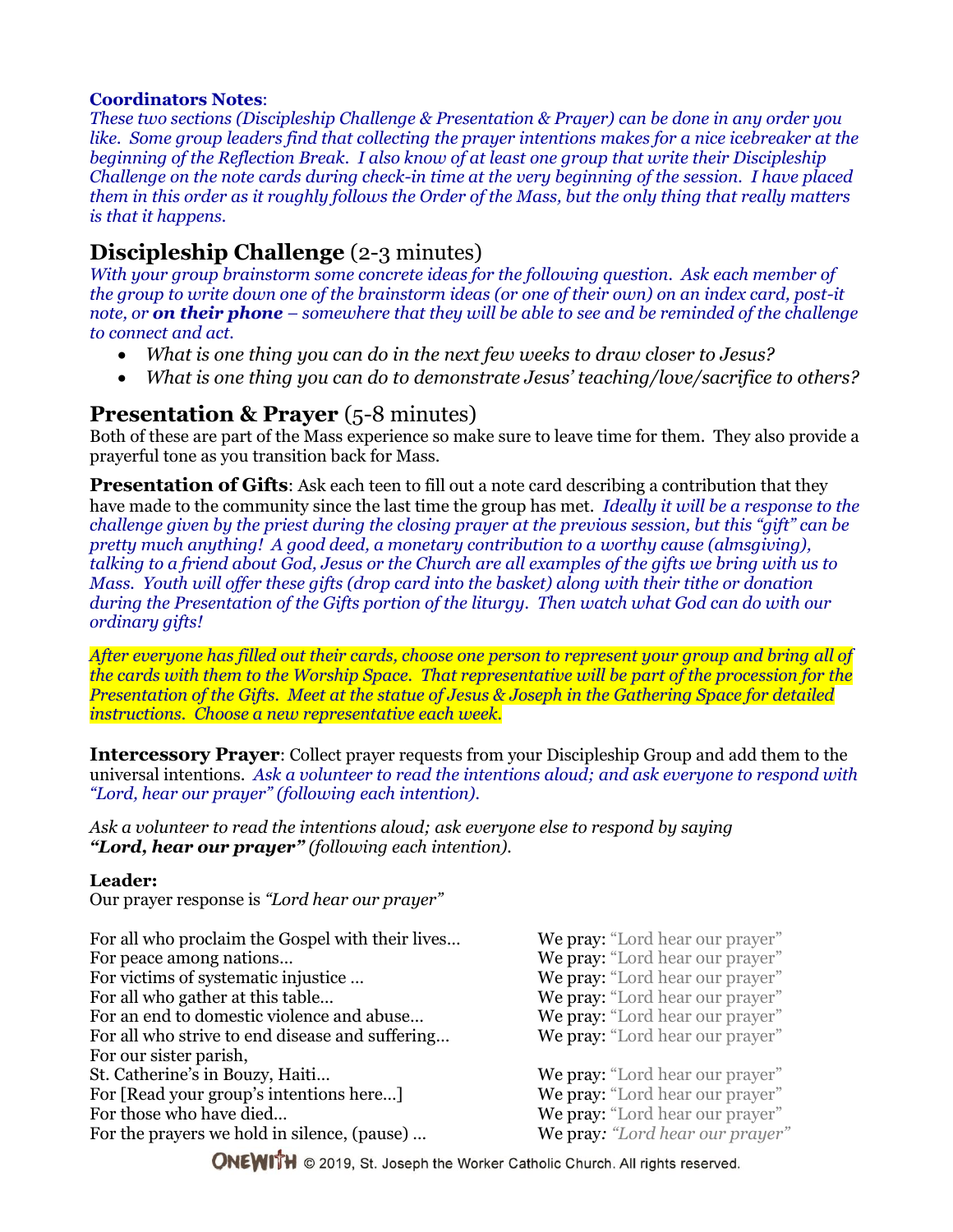# **OneWith**

# **Resources**

### **Mass Unpacked** (Mass Moment):

- Four Movements of the Mass
	- o <http://www.usccb.org/prayer-and-worship/the-mass/order-of-mass/> (USCCB)
- Presentation of the Gifts.
	- o <https://clarionherald.org/2012/02/28/presentation-of-the-gifts-preparation-of-the-altar/>
	- o *[https://www.youtube.com/watch?v=6xXOT5Oq8TA&list=PL8-1Dil2Zzb9GuvPXBbBAdocpTCY1k\\_sW&index=9](https://www.youtube.com/watch?v=6xXOT5Oq8TA&list=PL8-1Dil2Zzb9GuvPXBbBAdocpTCY1k_sW&index=9)*
- Barry's Mass Moment" Notes see text below (pg. 7).

### **Mass Learning Outcomes**:

 In the "Presentation of Gifts", we (individually and as a community) bring to the altar "ordinary" gifts of bread, wine, money – the "work of human hands" as an offering to God.

## **Catholicism Unpacked**:

We continue to imitate the discussions about the nature of the Trinity in early centuries of the Catholic Church. It was out of these great debates – this deep thinking and searching about the truths of our faith that the core doctrines of Christianity developed.

### **Catechetical Outcomes:**

- Reflect on what we *really* believe about Jesus.
- Commit to one practice that these "qualities" or teaching of Jesus can affect the way we live our lives.

### **Resource Videos**: Who is Jesus?

Fully Human/God (Great science analogy): *https://www.youtube.com/watch?v=EtoevOdB7m0* Jesus & Kingdom of God (Bible Project)[: https://www.youtube.com/watch?v=xmFPS0f-kzs&t=](https://www.youtube.com/watch?v=xmFPS0f-kzs&t) Jesus & "Love" (Bible Project):<https://thebibleproject.com/explore/the-advent-series/> Jesus' Miracles: <https://www.youtube.com/watch?v=7EyrbdQ1M9U>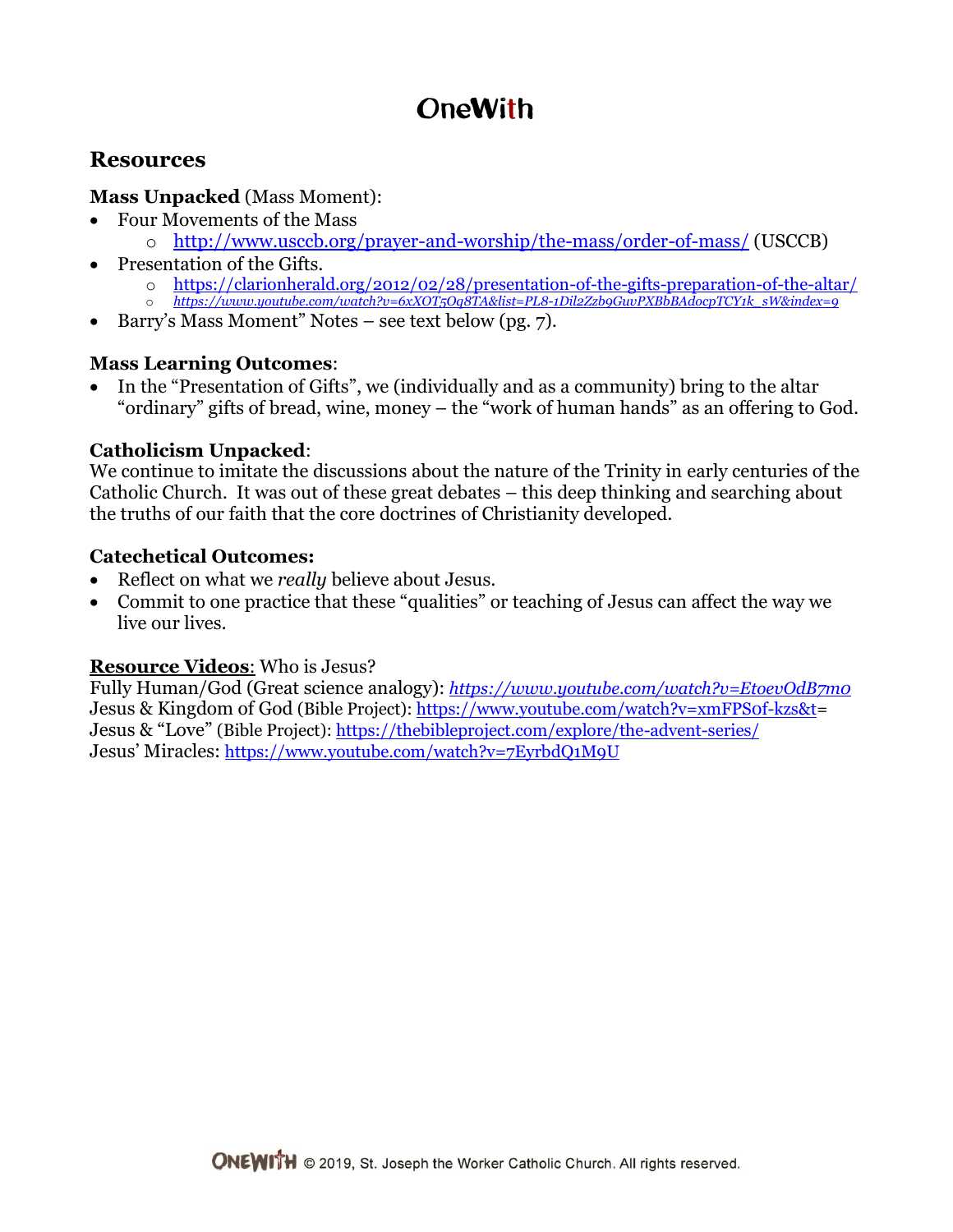# **Ice Breaker Suggestions:**

### **Exquisite Corpse**

This is a game that was created by the Surrealists in which you divide a piece of paper in three, and then three people must draw the head, torso and legs, respectively, without seeing what the person before them drew. Inevitably, the final drawing is a hoot. So, break the group up into threes and have them get drawing as you set up the meeting. Who cares if they draw well or not? The worse they draw, the more hilarious the outcome.

*Instead of folding, I would recommend drawing the neck, torso and hips/legs transitions on the blank page then cut through them (allowing each group to work on their section simultaneously) – then tape the sections back together for the full effect.*



## **One Word Nom De Plume**

What's the one word you'd use to describe yourself? After everyone picks one, pass out nametags and markers. Use their *Nom De Plume* throughout the rest of the reflection break. It's a silly way to start the session and helps everyone get to know one another a bit better.



Links to websites with games and activities:

- *<https://www.jubed.com/9-Icebreakers-Thatll-Leave-Your-Group-Buzzing>*
- *<https://teens.lovetoknow.com/teen-activities/youth-icebreakers-without-materials>*

**ONEWITH** © 2019, St. Joseph the Worker Catholic Church. All rights reserved.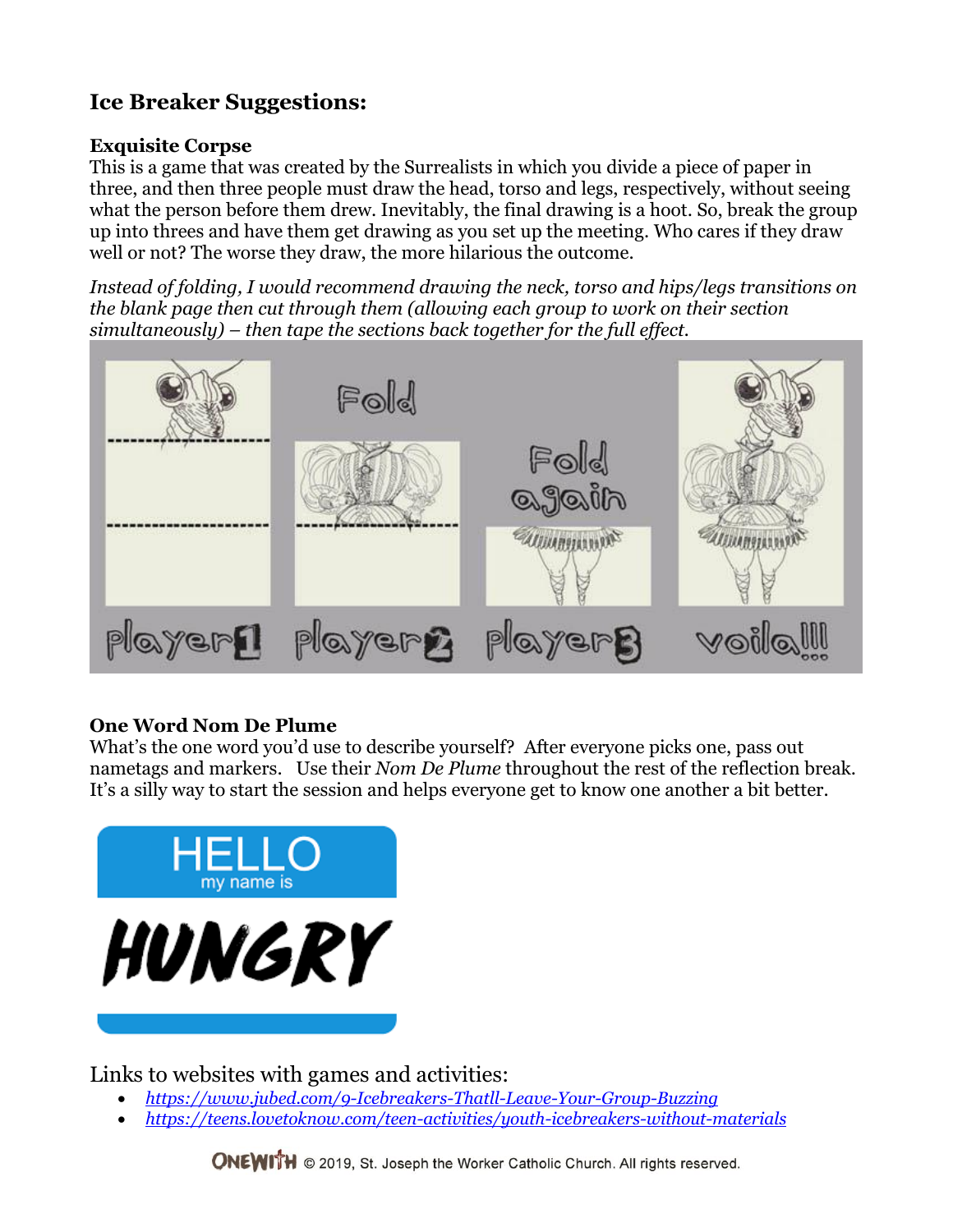### *<https://www.thereligionteacher.com/catholic-ice-breakers/>*

## **Presentation of the Gifts…**

At each **OneWith** Session I will ask you to take special notice of one moment during the Mass. As you probably know, the Mass is comprised of 2 major liturgies (the Liturgy of the Word and Liturgy of the Eucharist) which are bookended by a set of prayers and blessings – called rites (the aptly named Introductory Rites and Concluding Rites).

The moment I want you to watch for today is called the "Preparation of the Gifts" and is a moment in the Mass is often overlooked but which is actually PACKED with meaning and purpose.

It is easy to take the *PotG* for granted, simply as transition between the two big sections of the Mass Liturgy of the Word (which ends after our reflection on scripture and the homily) and the Liturgy of the Eucharist… an interlude while the altar is set up; a chance for the choir to show off; to collect cash and/or a chance to quickly check your social media.

But there are significant logistical and theological purposes to this moment that point to a higher reality that is present in the Mass…

At each Mass ordinary bread and ordinary wine are brought to the altar. Bread and wine have an ancient and spiritually rich tradition which is found throughout the Bible. We offer these gifts which are the "work of human hands" as an offering to God. But these are not the only gifts we bring to the table. We offer other "fruits of our labor" like money (reflecting our gratefulness/and acknowledgement that God is ultimate source of our ability to earn an income) – At **OneWith** we offer "Discipleship Commitment Cards" our pledges and ordinary works of kindness, justice, mercy and love… All of these gifts – "the work of human hands", our life and work, we bring to the table and ask God to accept our offering…

Then something amazing – something miraculous happens! God takes these ordinary gifts and just as Jesus promised, transforms them in ways beyond our imagining. We set the table and bring some pretty ordinary stuff… and in return, God offers back to us His very self!

So remember this as you are filling out your "Discipleship Commitment Card"… What gift do you want to offer to be transformed?

Instead of sneaking a peek at your phone, or "visiting" with your neighbor, watch as the table is being set. Consider the significance of this ancient tradition of bread and wine being brought to the altar by your friends… Anticipate the transformation that is to come. Welcome to Mass!

**Note from Fr. Mike:** *In the early church there was no money. People brought freshly picked vegetable, fruits and live animals to Mass. The priest would select those that were going to be prepared for the "banquet" that followed the Eucharistic celebration. Then he would wash his hands. Everything would be blest by the priest and what was not selected to be used by the community was either left for the poor, hungry and homeless, or it would be brought home and served throughout the week. This was seen as a way to bring Christ to the home table.*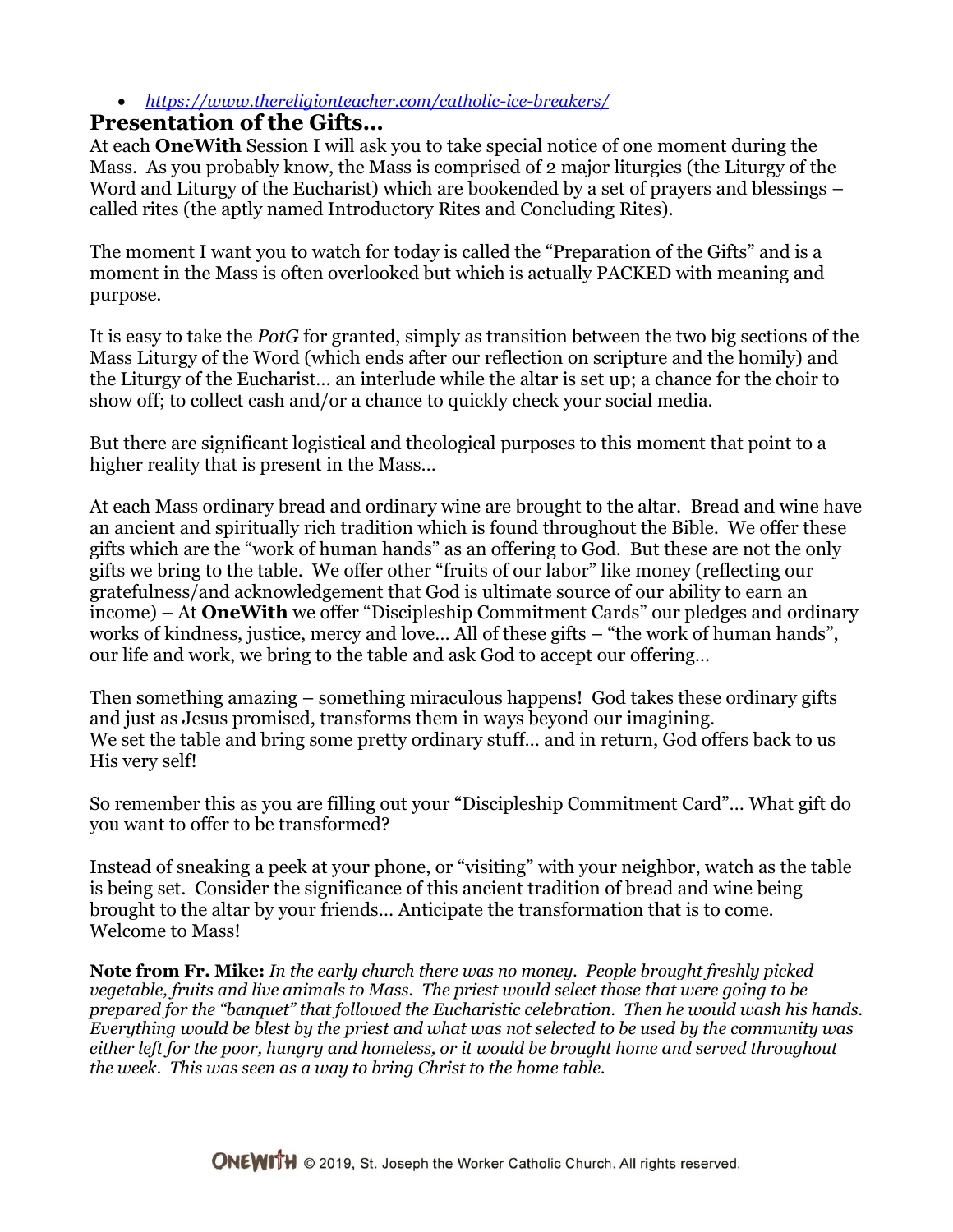*This communal action was seen as something vitally important to connecting the two parts of the Mass. After hearing what Jesus said and did, the people now do was Jesus did. That is, take care of the people who were outcasts. Give to others from our abundance before we take care of our wants.* 

# *The Nicene Creed*

*I believe in one God, the Father almighty, maker of heaven and earth, of all things visible and invisible.*

*I believe in one Lord Jesus Christ, the Only Begotten Son of God, born of the Father before all ages. God from God, Light from Light, true God from true God, begotten, not made, consubstantial with the Father; through him all things were made. For us men and for our salvation he came down from heaven, and by the Holy Spirit was incarnate of the Virgin Mary, and became man.*

*For our sake he was crucified under Pontius Pilate, he suffered death and was buried, and rose again on the third day in accordance with the Scriptures. He ascended into heaven and is seated at the right hand of the Father. He will come again in glory to judge the living and the dead and his kingdom will have no end.*

*I believe in the Holy Spirit, the Lord, the giver of life, who proceeds from the Father and the Son, who with the Father and the Son is adored and glorified, who has spoken through the prophets.*

*I believe in one, holy, catholic and apostolic Church. I confess one Baptism for the forgiveness of sins and I look forward to the resurrection of the dead and the life of the world to come. Amen.*